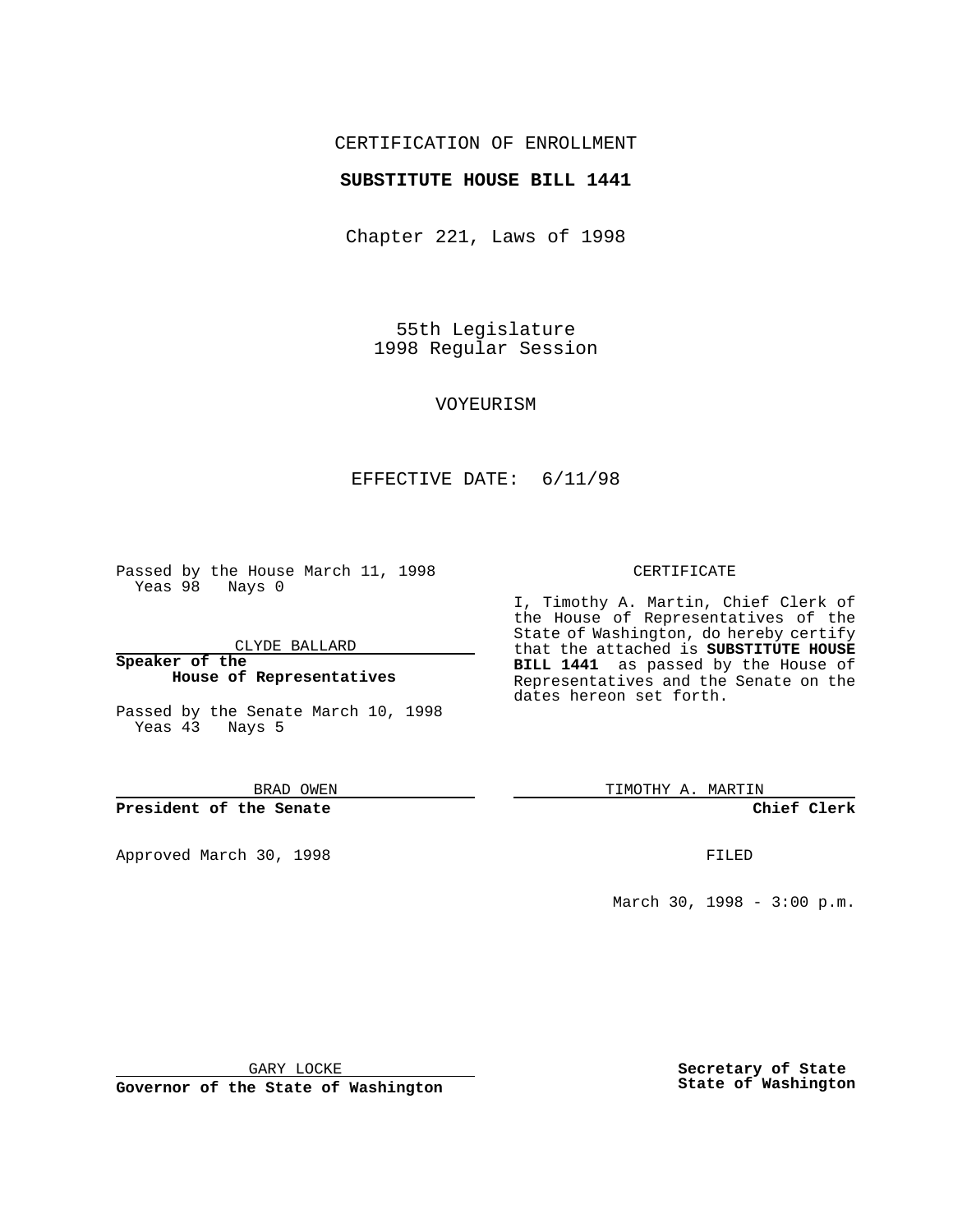# **SUBSTITUTE HOUSE BILL 1441** \_\_\_\_\_\_\_\_\_\_\_\_\_\_\_\_\_\_\_\_\_\_\_\_\_\_\_\_\_\_\_\_\_\_\_\_\_\_\_\_\_\_\_\_\_\_\_

\_\_\_\_\_\_\_\_\_\_\_\_\_\_\_\_\_\_\_\_\_\_\_\_\_\_\_\_\_\_\_\_\_\_\_\_\_\_\_\_\_\_\_\_\_\_\_

### AS AMENDED BY THE SENATE

Passed Legislature - 1998 Regular Session

## **State of Washington 55th Legislature 1997 Regular Session**

**By** House Committee on Law & Justice (originally sponsored by Representatives McDonald, Pennington, Ballasiotes, Mielke, Hatfield, Lambert, Doumit, Costa, Bush, Dickerson, O'Brien, Keiser, Kastama and Smith)

Read first time 02/20/97.

1 AN ACT Relating to the crime of voyeurism; reenacting and amending 2 RCW 9A.04.080; adding a new section to chapter 9A.44 RCW; and 3 prescribing penalties.

4 BE IT ENACTED BY THE LEGISLATURE OF THE STATE OF WASHINGTON:

5 NEW SECTION. **Sec. 1.** A new section is added to chapter 9A.44 RCW 6 to read as follows:

7 (1) As used in this section:

8 (a) "Photographs" or "films" means the making of a photograph, 9 motion picture film, videotape, or any other recording or transmission 10 of the image of a person;

11 (b) "Place where he or she would have a reasonable expectation of 12 privacy" means:

13 (i) A place where a reasonable person would believe that he or she 14 could disrobe in privacy, without being concerned that his or her 15 undressing was being photographed or filmed by another; or

16 (ii) A place where one may reasonably expect to be safe from casual 17 or hostile intrusion or surveillance;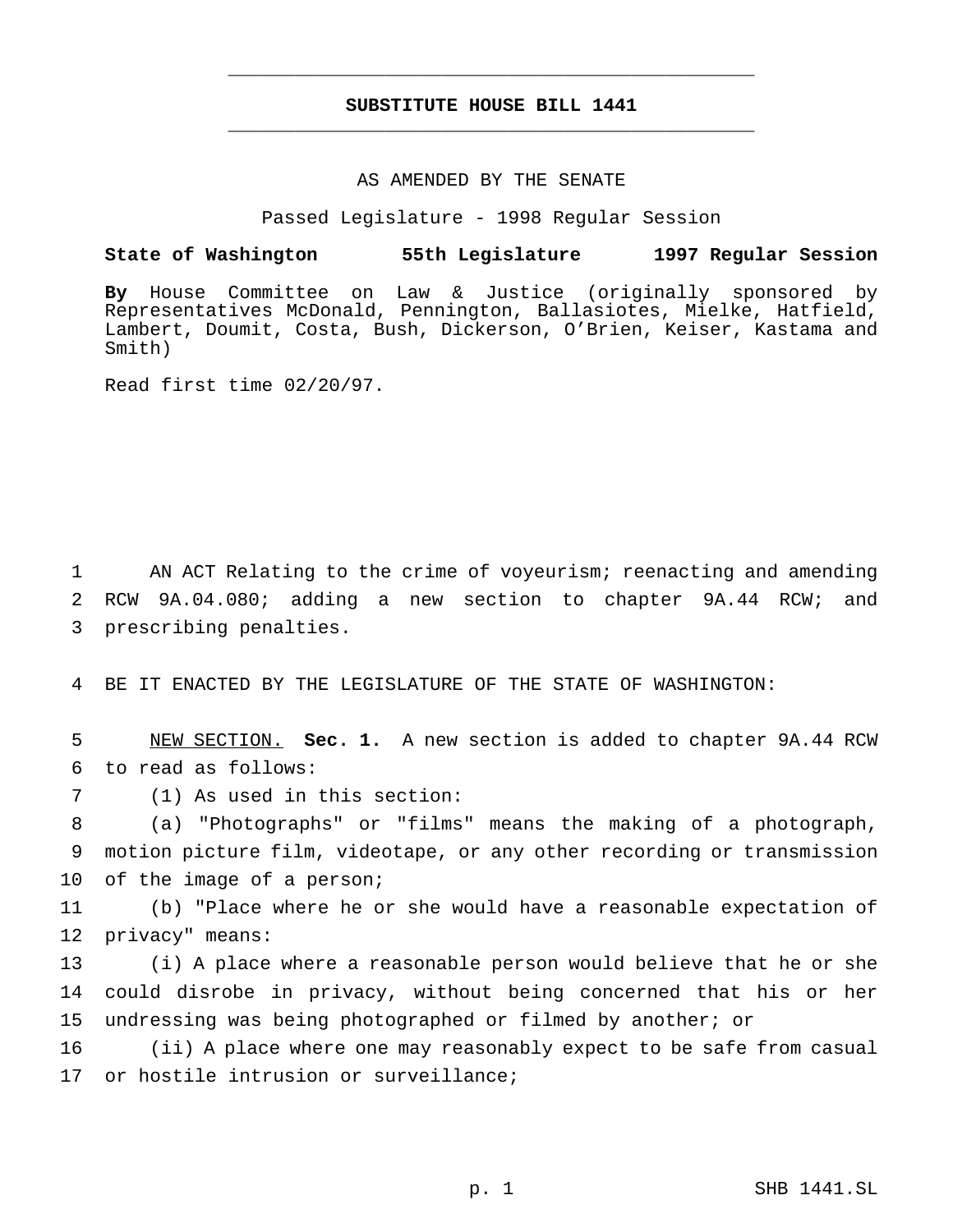(c) "Surveillance" means secret observation of the activities of another person for the purpose of spying upon and invading the privacy of the person;

 (d) "Views" means the intentional looking upon of another person for more than a brief period of time, in other than a casual or cursory manner, with the unaided eye or with a device designed or intended to improve visual acuity.

 (2) A person commits the crime of voyeurism if, for the purpose of arousing or gratifying the sexual desire of any person, he or she knowingly views, photographs, or films another person, without that person's knowledge and consent, while the person being viewed, photographed, or filmed is in a place where he or she would have a reasonable expectation of privacy.

(3) Voyeurism is a class C felony.

 (4) This section does not apply to viewing, photographing, or filming by personnel of the department of corrections or of a local jail or correctional facility for security purposes or during investigation of alleged misconduct by a person in the custody of the department of corrections or the local jail or correctional facility.

 **Sec. 2.** RCW 9A.04.080 and 1997 c 174 s 1 and 1997 c 97 s 1 are each reenacted and amended to read as follows:

 (1) Prosecutions for criminal offenses shall not be commenced after the periods prescribed in this section.

 (a) The following offenses may be prosecuted at any time after their commission:

(i) Murder;

27 (ii) Homicide by abuse;

(iii) Arson if a death results;

(iv) Vehicular homicide;

(v) Vehicular assault if a death results;

 (vi) Hit-and-run injury-accident if a death results (RCW 46.52.020(4)).

 (b) The following offenses shall not be prosecuted more than ten years after their commission:

 (i) Any felony committed by a public officer if the commission is in connection with the duties of his or her office or constitutes a breach of his or her public duty or a violation of the oath of office; (ii) Arson if no death results; or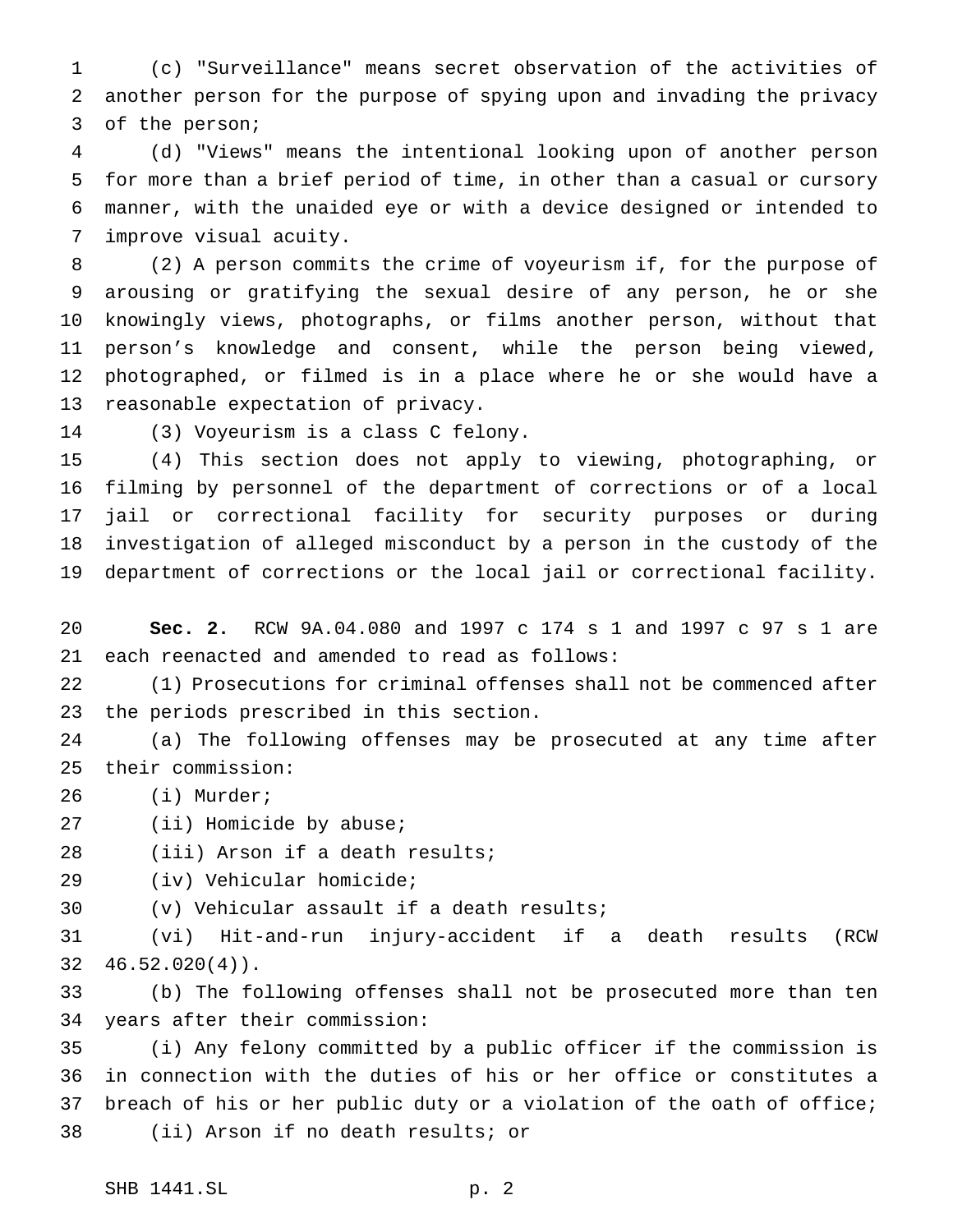(iii) Violations of RCW 9A.44.040 or 9A.44.050 if the rape is reported to a law enforcement agency within one year of its commission; except that if the victim is under fourteen years of age when the rape is committed and the rape is reported to a law enforcement agency within one year of its commission, the violation may be prosecuted up to three years after the victim's eighteenth birthday or up to ten years after the rape's commission, whichever is later. If a violation of RCW 9A.44.040 or 9A.44.050 is not reported within one year, the rape may not be prosecuted: (A) More than three years after its commission if the violation was committed against a victim fourteen years of age 11 or older; or (B) more than three years after the victim's eighteenth birthday or more than seven years after the rape's commission, whichever is later, if the violation was committed against a victim under fourteen years of age.

 (c) Violations of the following statutes shall not be prosecuted more than three years after the victim's eighteenth birthday or more than seven years after their commission, whichever is later: RCW 9A.44.073, 9A.44.076, 9A.44.083, 9A.44.086, 9A.44.070, 9A.44.080, 9A.44.100(1)(b), or 9A.64.020.

 (d) The following offenses shall not be prosecuted more than six years after their commission: Violations of RCW 9A.82.060 or 9A.82.080.

 (e) The following offenses shall not be prosecuted more than five years after their commission: Any class C felony under chapter 74.09, 82.36, or 82.38 RCW.

 (f) Bigamy shall not be prosecuted more than three years after the time specified in RCW 9A.64.010.

 (g) A violation of RCW 9A.56.030 must not be prosecuted more than three years after the discovery of the offense when the victim is a tax exempt corporation under 26 U.S.C. Sec. 501(c)(3).

 (h) No other felony may be prosecuted more than three years after 32 its commission; except that in a prosecution under section 1 of this 33 act, if the person who was viewed, photographed, or filmed did not 34 realize at the time that he or she was being viewed, photographed, or 35 filmed, the prosecution must be commenced within two years of the time 36 the person who was viewed or in the photograph or film first learns 37 that he or she was viewed, photographed, or filmed.

 (i) No gross misdemeanor may be prosecuted more than two years after its commission.